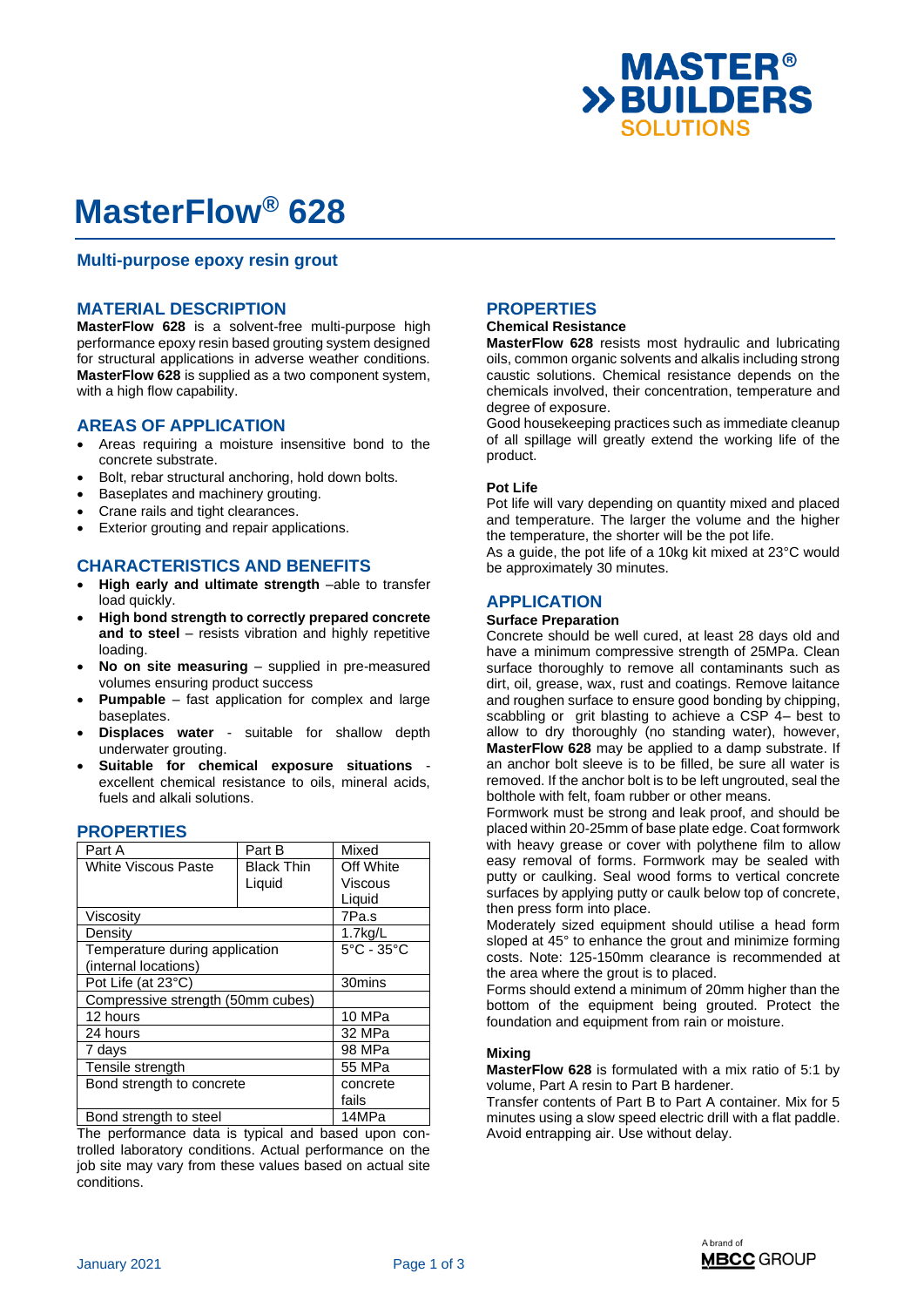

# **MasterFlow® 628**

### **Multi-purpose epoxy resin grout**

#### **Placing**

Application Thickness - Suitable minimum and maximum thickness depends on a number of factors including clearance, distance to be flowed and ambient, surface and product temperatures. A header form is generally required for long flows. 50mm maximum thickness per pour down to 5mm by gravity. Pump pressure can fill gaps as small as 1.5mm. Clearances must be such that grout will flow without forming air pockets -provide vent holes. Grouting operations must be continuous with a minimum head of 15mm. For intricate voids gentle strapping may be required to assist flow – do not vibrate grout.

For flat bottom plates and bases, the grout should be poured from one side through to the other across the short dimension.

When grouting closed areas, start at one end of the form and fill the cavity completely as you advance toward the other end to prevent air entrapment.

Note: low foundation and ambient temperatures decrease flowability. Check frequently for leaks.

Leaks do not self-seal. If not stopped they will cause voids. Anchor bolts, dowels, starter bars: pump or use tremmies for bolts in situ. For bolts placed into preformed holes, prefill the hole with grout then slowly work the bolt into the grout.

For information about application, please obtain a copy of the "Application Guide for MasterFlow Epoxy Grouts" from your local Master Builders Solutions Technical Sales Representative or our website.

**MasterFlow 628** will be fully cured with maximum physical strength and chemical resistance in 7 days at 23°C. Do not install equipment before full cure has been attained or creep may occur.

Note - curing rates and strength gain are retarded at lower temperatures - curing will not occur below 5°C.

# **DISCLAIMER**

### **ESTIMATING DATA**

**MasterFlow 628** yields approximately 5.9 litres when mixed.

| MasterFlow 628 |  |
|----------------|--|
|----------------|--|

| <b>IVIQJIGII IUW UZU</b> |                       |                |                 |                   |  |
|--------------------------|-----------------------|----------------|-----------------|-------------------|--|
|                          | Thickness             | m <sup>3</sup> | kits            | $m^2$ /mm thick-  |  |
|                          | in mm /m <sup>2</sup> |                | /m <sup>3</sup> | ness              |  |
| 5.9                      | 5.9 <sub>mm</sub>     | (0.0059)       | 169             | $5.9 \text{ m}^2$ |  |

#### **PACKAGING**

Two-component system available in a 10 kg kit comprising: Part A Resin 9 kg Part B Hardener 1kg

#### **SHELF LIFE**

**MasterFlow 628** has a shelf life of 24 months. Store out of direct sunlight, clear of the ground on pallets protected from rainfall.

#### **PRECAUTIONS**

For the full health and safety hazard information and how to safely handle and use this product, make sure that you obtain a copy of the Safety Data Sheet (SDS) from our office or website.

MasterFlow-628-ANZ-V6-0121

| <b>STATEMENT OF</b><br><b>RESPONSIBILITY</b> | The technical information and application advice given in this MB Solutions Australia Pty Ltd publication are based<br>on the present state of our best scientific and practical knowledge. As the information herein is of a general nature,<br>no assumption can be made as to a product's suitability for a particular use or application and no warranty as to its<br>accuracy, reliability or completeness either expressed or implied is given other than those required by law. The user<br>is responsible for checking the suitability of products for their intended use and for ensuring that the application and<br>use of the product is in accordance with the manufacturer's guidelines and recommendations. |                                     |                                      |  |
|----------------------------------------------|----------------------------------------------------------------------------------------------------------------------------------------------------------------------------------------------------------------------------------------------------------------------------------------------------------------------------------------------------------------------------------------------------------------------------------------------------------------------------------------------------------------------------------------------------------------------------------------------------------------------------------------------------------------------------------------------------------------------------|-------------------------------------|--------------------------------------|--|
| <b>NOTE</b>                                  | Field service where provided does not constitute supervisory responsibility. Suggestions made by MB Solutions<br>Australia Pty Ltd either orally or in writing may be followed, modified or rejected by the owner, engineer or contractor<br>since they, and not MB Solutions Australia Pty Ltd, are responsible for carrying out procedures appropriate to a                                                                                                                                                                                                                                                                                                                                                              |                                     |                                      |  |
| <b>MB Solutions Australia Pty Ltd</b>        |                                                                                                                                                                                                                                                                                                                                                                                                                                                                                                                                                                                                                                                                                                                            | <b>MB Solutions New Zealand Ltd</b> | <b>Emergency Advice:</b>             |  |
| ABN 69 634 934 419                           |                                                                                                                                                                                                                                                                                                                                                                                                                                                                                                                                                                                                                                                                                                                            | 45C William Pickering Drive         | 1300 954 583 within Australia (24hr) |  |
| 11 Stanton Road                              |                                                                                                                                                                                                                                                                                                                                                                                                                                                                                                                                                                                                                                                                                                                            | Albany, Auckland                    | 0800 001 607 within New Zealand      |  |
| Seven Hills NSW 2147                         |                                                                                                                                                                                                                                                                                                                                                                                                                                                                                                                                                                                                                                                                                                                            | New Zealand                         |                                      |  |
| Freecall: 1300 227 300                       | www.master-builders-solutions.com/en-au                                                                                                                                                                                                                                                                                                                                                                                                                                                                                                                                                                                                                                                                                    | Freecall: 0800 334 877              |                                      |  |